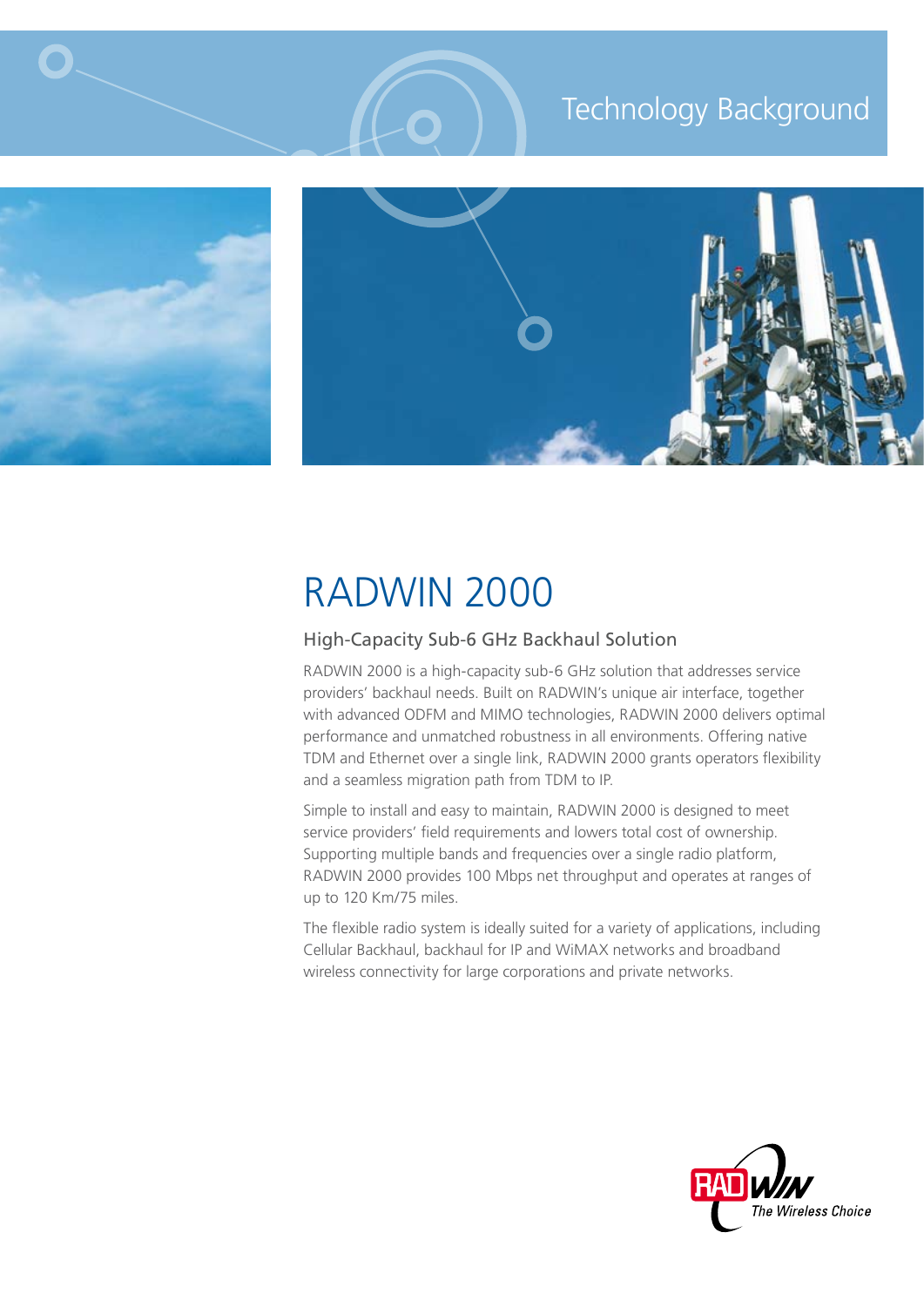# Advanced Radio Technologies Inside

RADWIN 2000 deploys today's most advanced radio technologies to achieve unparalleled performance in sub-6GHz bands.

### OFDM Modulation

Orthogonal Frequency-Division Multiplexing (OFDM) is a leading modulation technique that enables effective transmission of large amounts of digital data over a radio link in multi-path and signal intensive environments. Based on the concept of redundant transmission, OFDM works by splitting the radio signal into multiple, smaller sub-carriers transmitted simultaneously at different frequencies to the receiver. OFDM enables RADWIN 2000 to operate smoothly even in challenging non line-ofsight environments.

## MIMO

MIMO (Multiple Input Multiple Output) spatial multiplexing gives RADWIN 2000 the power to increase channel capacity, extend operational range and enhance link availability without the need for additional bandwidth or transmit power. The high-rate information signal is split into two lower-rate streams, with each stream transmitted from a different antenna on the same frequency channel and efficiently reproduced at the receiver side.

# **Diversity**

Antenna diversity uses two antennas to improve the quality and reliability of the wireless link. When applied, the same data stream is duplicated and transmitted over both antennas allowing the receiver to select the best of the two signals. Employing antenna diversity allows RADWIN 2000 to compensate for multipath interference and improves wireless connectivity.

# Superior Air Interface: Field-Proven Worldwide

RADWIN 2000 employs interference-resistant mechanisms specially designed by RADWIN for sub-6GHz bands. These unique mechanisms are successfully deployed with RADWIN products in over 120 countries.





#### RADWIN 2000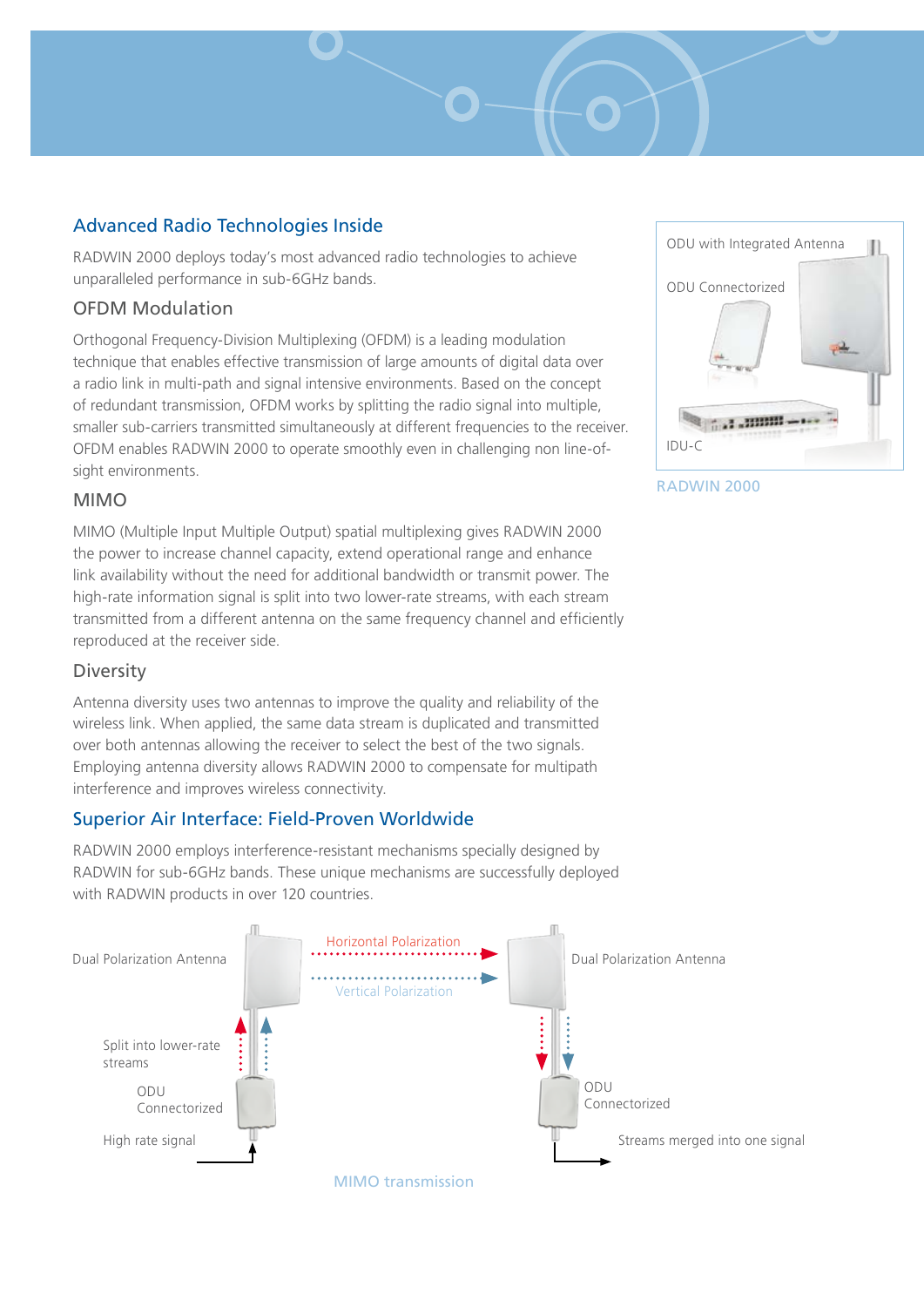# Technology Background

RADWIN 2000 offers superior ease of installation and maintenance, resulting in major OPEX savings. RADWIN 2000 systems are typically up and running in less than one hour. Installation and commissioning is done via the RADWIN Manager application, which is intuitive and easy-to-use. Link commissioning requires only one technician to install, align and configure both sides of a link, using only basic tools and requiring minimum training.



#### Robust Air Protocol

RADWIN 2000 incorporates a robust air interface with a unique air protocol designed to ensure non-stop, high-quality transmission, even when challenged by interference and harsh conditions. The air interface is partially based on RADWIN's unique Automatic Repeat Request (ARQ) mechanism, which detects and resends corrupted or missing data to maintain transmission quality.

#### Automatic Channel Selection

Automatic Channel Selection ensures that transmission is performed on the best possible channel by monitoring available channels and dynamically selecting the optimal channel in response to interference.

#### Superior Spectral Efficiency

RADWIN 2000 offers unparalleled spectral efficiency at 20 MHz bandwidth. This enables high-capacity service delivery in a crowded spectrum environment and significant spectrum savings.

#### Automatic Adaptive Rate

Automatic Adaptive Rate is a means of dynamically adapting the transmitted rate by changing both signal modulation and coding. Automatic Adaptive Rate optimizes data throughput according to interference levels, while still maintaining service quality.

#### Enhanced Security

RADWIN 2000 uses an advanced ODU to ODU link locking mechanism and an AES 128 encryption to ensure enhanced air interface security.

#### Native TDM and Ethernet

RADWIN 2000 transports native TDM and Ethernet over the same wireless link. Transmission of native TDM ensures clock accuracy at the receiver side, data completeness and low latency which are critical for carrier-grade transmission of TDM traffic.